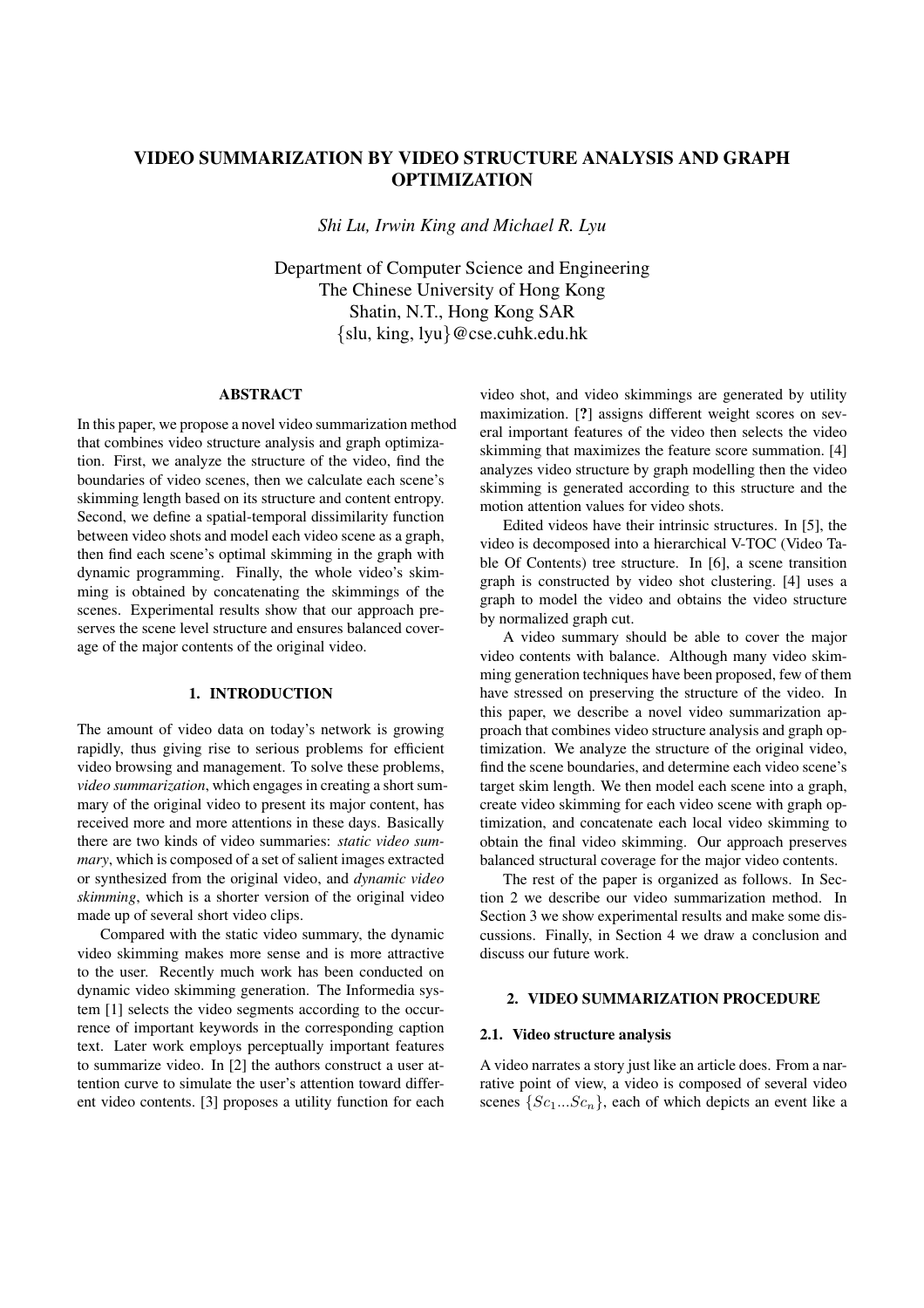paragraph does in the articles. A video scene is composed by several semantic-related video shots  $\{sh_1...sh_n\}$ , each of which is an unbroken image sequence captured continuously by a camera. A video shot's role is just like a sentence in articles. The visual content of a video shot can be represented by its key frames. A video shot group  $Sg_i$  is the intermediate entity between video scenes and video shots, which is composed of several visually similar and temporally adjacent video shots. Thus from top to down, a video has a 4-level hierarchical structure: Video, Video scenes, Video shot groups, and Video shots [5]. Fig. 1 shows the hierarchical structure of a video.



**Fig. 1**. Hierarchical video structure

In the remaining part of this paper, we use  $l_{sh_i}$ ,  $l_{Sg_j}$  and  $l_{Sc_i}$  to represent the length of video shot  $sh_i$ , video shot group  $Sg_j$ , and video scene  $Sc_i$ , which is the total number of images containing in them respectively.

The structure of video is built in a bottom-up manner. First, we decompose the original video into video shots. Our shot detection method is similar to the method in [7], while we improve the filtering step for more accuracy. Then we continue to build up the hierarchical structure with the windowed-sweeping method in [5].

The detected video scenes can be classified into two types: *loop scenes* and *progressive scenes*, asshown in Fig 2. A loop scene is composed of more than one video shot groups, while a progressive scene is composed of a series of dissimilar video shots. Loop scenes are often used to depict an event happening in a place that needs detailed description, e.g., a conversation, while the progressive scenes are often used to depict changes between two events. Normally the loop scenes contain more important contents that need repeated illustrations.

Obviously, longer and more complex video scenes should be more important. For progressive scenes, we simply use their length to measure their importance. For loop scenes, however, since they are composed of several video shot groups,



**Fig. 2**. Example of loop and progressive scenes

we define the content entropy of a scene  $Sc<sub>i</sub>$  as:

$$
Entropy(Sc_i) = \sum_{Sg_j \in Sc_i} -\frac{l_{Sg_j}}{l_{Sc_i}} \log_2(\frac{l_{Sg_j}}{l_{Sc_i}}).
$$

With the above definition, given the target video skimming length  $L_{vs}$  and the length of the video  $L_v$ , the skim ratio  $r_s$  is thus  $\frac{L_{vs}}{L_v}$ . We determine the skim length Sl of each scene and each group in the video as follows:

- 1. For each progressive scene  $Sc_x, Sl_x = l_{Sc_x} \times r_s$ . If  $S_x$  is less than the preset threshold  $t_1$ , we discard this progressive scene as too short skim does not make sense to people.
- 2. Suppose that after the first round, the left skim length is  $L'_{vs}$ , for the loop scenes  $\{Sc_1...Sc_n\}$ ,  $Sl_i = L'_{vs} \times$  $\frac{Entropy(Sc_i) \times I_{Sc_i}}{\sum_{j=1}^{n} Entropy(Sc_j) \times I_{Sc_j}}$ . In a similar manner, we discard  $Sc_i$  if  $Sl_i$  is less than the preset threshold  $t_2$ .
- 3. For the remaining loop scenes  $\{Sc'_1...Sc'_m\}$ , we set  $Sl_i = L'_{vs} \times \frac{Entropy(Sc'_i) \times l_{Sc'_i}}{\sum_{j=1}^{m} Entropy(Sc'_j) \times l_{Sc'_j}}.$

The above skim length assignment algorithm ensures that more important scenes are assigned with more skim length.

### **2.2. Graph modelling and optimization**

With each scene's skimming length determined, we need to select several video shots according to the skim length of each video scene and generate the final skimming. The selected video shots should cover both the visual diversity and the temporal distribution of the original video scene. To achieve this, we model each video scene into a graph based on the video shots contained in it, then we select the optimal skimming by performing optimization on that graph.

The spatial-temporal dissimilarity function between two video shots is defined as:

$$
Dis(shi, shj) = 1 - VisualSim(shi, shj) \times e^{-k \times d_T(shi, shj)},
$$

Here  $VisualSim(sh<sub>i</sub>, sh<sub>j</sub>)$  can be any similarity measure between video shots, and here we use the color histogram correlation between video shot key frames.  $d_T(sh_i, sh_j)$  is the temporal distance between the middle frames of video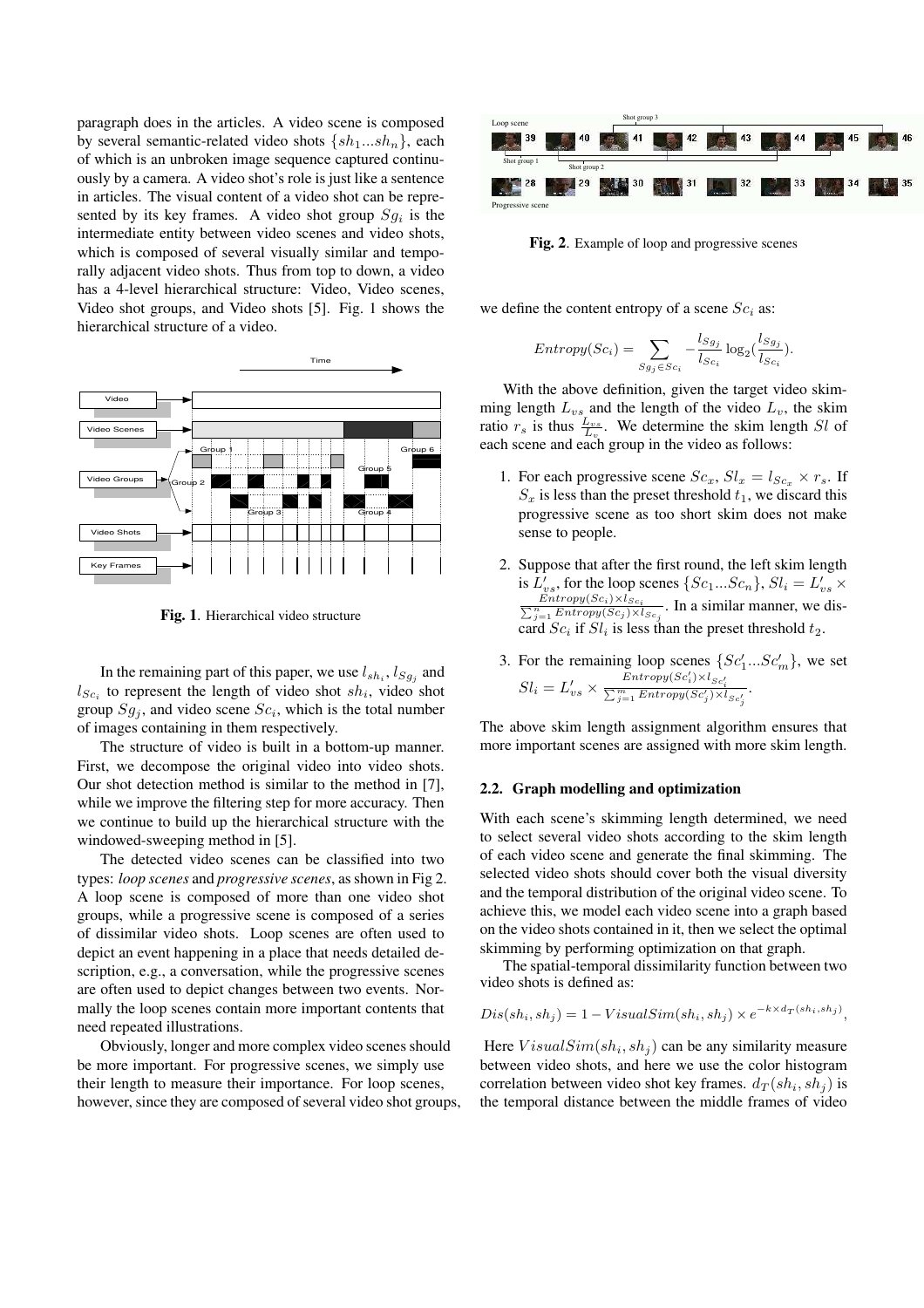shot  $sh_i$  and  $sh_j$ , in terms of frame number. k is the parameter to control the slope of the exponential function, also in terms of frame number. To allow for a good coverage of both the visual and temporal contents of the video scene, we define the dissimilarity function such that it changes linearly with the visual similarity, but exponentially with the temporal distance.

With the shot pairwise spatial-temporal dissimilarity function, we define the spatial-temporal relation graph as follows:

The spatial-temporal relation graph  $G(V, E)$  is a graph defined on a video shot set  $S_{sh} = \{sh_1, .... sh_n\}$  such that:

- 1.  $G(V, E)$  is a complete graph.
- 2. Each vertex  $v_i$  in the vertex set V is corresponding to a video shot  $sh_i$  in  $S_{sh}$  and vise versa. On each  $v_i$ there is a weight  $w_i$  which is equal to the length of video shot  $sh_i$ .
- 3. On each edge  $e_{ij}$ , there is an edge weight  $w_{e_{ij}}$  which is equal to the spatial-temporal dissimilarity function  $Dis(sh<sub>i</sub>, sh<sub>j</sub>)$  between video shots  $sh<sub>i</sub>$  and  $sh<sub>j</sub>$ . The direction of edge  $e_{ij}$  is from the earlier shot to the later video shot. Thus  $G$  is acyclic.

A simple example of the spatial-temporal relation graph on a scene is shown in Fig. 3.



**Fig. 3**. Spatial temporal dissimilarity graph on 5 shots

Given the target skimming length  $L_{vs}$ , we can search a path in the spatial-temporal graph then use the video shots in that path as the video skimming for the video shot set. A path  $p = \{v_{x_1}, \dots v_{x_n}\}\$ in the spatial-temporal graph consists of a set of video shots  $\{sh_{x_1},...sh_{x_n}\}$ , which is a video skimming whose total length is the summation of the weights on the vertexes  $v_{x_1},...v_{x_n}$  in the path. We use  $VWS(p_i)$  to represent the vertex weight summation of the path  $p_i$ . The length of the path is the summation of the spatial-temporal dissimilarity function between consecutive video shot pairs.

For this path  $p_s$ , we have two goals to meet: first, we want to maximize the length of the path  $L_{p_s}$ , which is the summation of dissimilarity function between consecutive video shots; second, we want  $VWS(p_s)$  to be as close to  $L_{vs}$  as possible, but not to exceed it. We combine these two goals in the objective function  $f_{obj}$ , described in the following video skimming generation problem:

**Problem 2.1** *Given a set of video shots*  $S_{sh} = \{sh_1...sh_n\}$ , *the spatial-temporal graph*  $G(V, E)$  *built on*  $S_{sh}$ *, the target video skimming length* Lvs*, and a weight parameter* w*,*  $s$ *earch the path*  $p_s = \{v_{s_1}...v_{s_n}\}$  such that it maximizes the *object* function  $f_{obj}(p_s, L_{vs}) = L_{p_s} + w \times (VWS(p_s) L_{vs}$ ), and  $VWS(p_s) \leq L_{vs}$ .

## **2.3. Solution and algorithm**

Problem 2.1 is a constrained optimization problem. Brute force searching is feasible but inefficient; however, the problem has an *optimal substructure* [8] and can be solved with dynamic programming.

Suppose there are  $n$  video shots in the video shot set. We add a virtual vertex  $v_0$  such that  $w_0 = 0$  and  $w_{e_{0j}} = 0$ for all  $0 < j \leq n$ . We use  $p_{v_x,l_r}^i = \{v_x,...\}$  to denote a path in the spatial-temporal relation graph such that it begins with vertex  $v_x$ , and its vertex weight summation is upper bounded by  $l_r$ . We then use  $p_{v_x,l_r}^o$  to denote the optimal path among all such paths, which means  $f_{obj}(p_{v_x,l_r}^o)$  =  $\max_i f_{obj}(p_{v_x,l_r}^i)$ . Thus  $p_{v_0,L_{vs}}^o$  is the path we want to find.

Then we have the following optimal substructure:

1. 
$$
f_{obj}(p_{v_n,l_r}^o) = w \times (l_{sh_n} - L_{vs}),
$$
 for all  $l_r \le L_{vs};$   
\n2.  $f_{obj}(p_{v_x,l_r}^o) = \max_{y=x+1}^n [Dis(sh_x, sh_y) +$   
\n $f_{obj}(p_{v_y,l_r-l_{sh_y}}^o) + w \times l_{sh_x}] \times \tau(l_r, y),$  for  $x < n$ .

Here 
$$
\tau(l_r, y) = 1
$$
 if  $l_r - l_{sh_y} \ge 0$ ,  
otherwise  $\tau(l_r, y) = 0$ .

With the above optimal-substructure we can calculate the object function value of the optimal path  $f_{opt}(p_{v_0,L_{vs}}^o)$ and all optimal sub-solutions. Then we can easily trace back and find the global optimal path as well as the skimming shots of the scene. In the case there are multiple global optimal pathes, the trace back algorithm will also find all of them. We concatenate the skimmings of each video scene then get the whole video skimming. Note that the algorithm might generate a video skimming that is a little shorter than the target length  $L_{vs}$ . This will not affect much about the content coverage of our video skim, in any case, we randomly select some video shots to fill that length.

The time complexity of this dynamic programming algorithm is  $O(n^2 \times L_{vs})$ , while the spatial complexity is  $O(n \times L_{vs})$ . For most video scenes, n and  $L_{vs}$  would not be very large and the algorithm completes quite quickly.

# **3. EXPERIMENTS AND DISCUSSIONS**

We implemented the video summarization algorithms then applied them to some video clips. We employed a PC with 2.0G hz P4 CPU on the Win2000 OS for the experiments. The exponent control parameter  $k$  in the spatial-temporal dissimilarity function is set to 250, and the weight factor  $w$